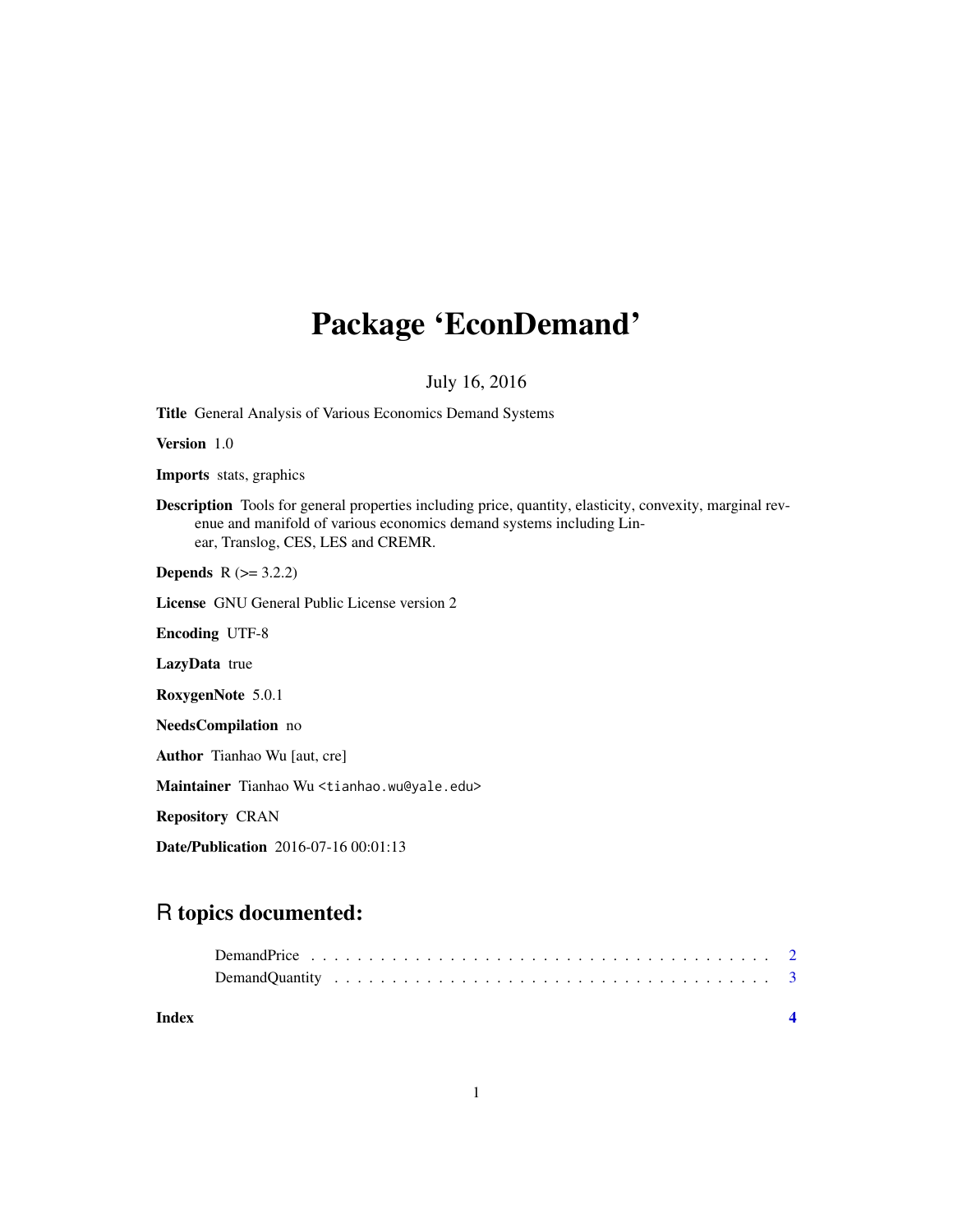<span id="page-1-0"></span>

#### Description

Finds the prices and returns general propeties when quantities are given of various economics demand systems including Linear, Translog, CES, LES and CREMR.

#### Usage

DemandPrice(q, parameter, method, Plot, message)

#### Arguments

| q         | the quantity vector                                                                                                                                     |
|-----------|---------------------------------------------------------------------------------------------------------------------------------------------------------|
| parameter | the parameters of the economics demand system. When choosing CREMR de-<br>mand, it should be three dimensional, otherwise it should be two dimensional. |
| method    | the demand function used, can be one of Linear, Translog, CES, LES and CREMR                                                                            |
| Plot      | a logical value indicating whether the manifold should be plotted                                                                                       |
| message   | a logical value indicating whether an important message about the computed<br>quantity should be printed                                                |

#### Value

| price            | the computed price         |  |
|------------------|----------------------------|--|
| sales            | the total sales (revenues) |  |
| elasticity       | the elasticity of demand   |  |
| convexity        | the convexity of demand    |  |
| marginal.revenue |                            |  |
|                  | the marginal revenues      |  |

#### Examples

```
#Set quantity vector
quantity<-c(1,1.1,1.2)
#Use Translog Demand Function
X<-DemandPrice(quantity, c(10,0.5), "Translog", Plot=TRUE, message=TRUE)
#Return the prices
X$price
#Return the demand elasticity
X$elasticity
```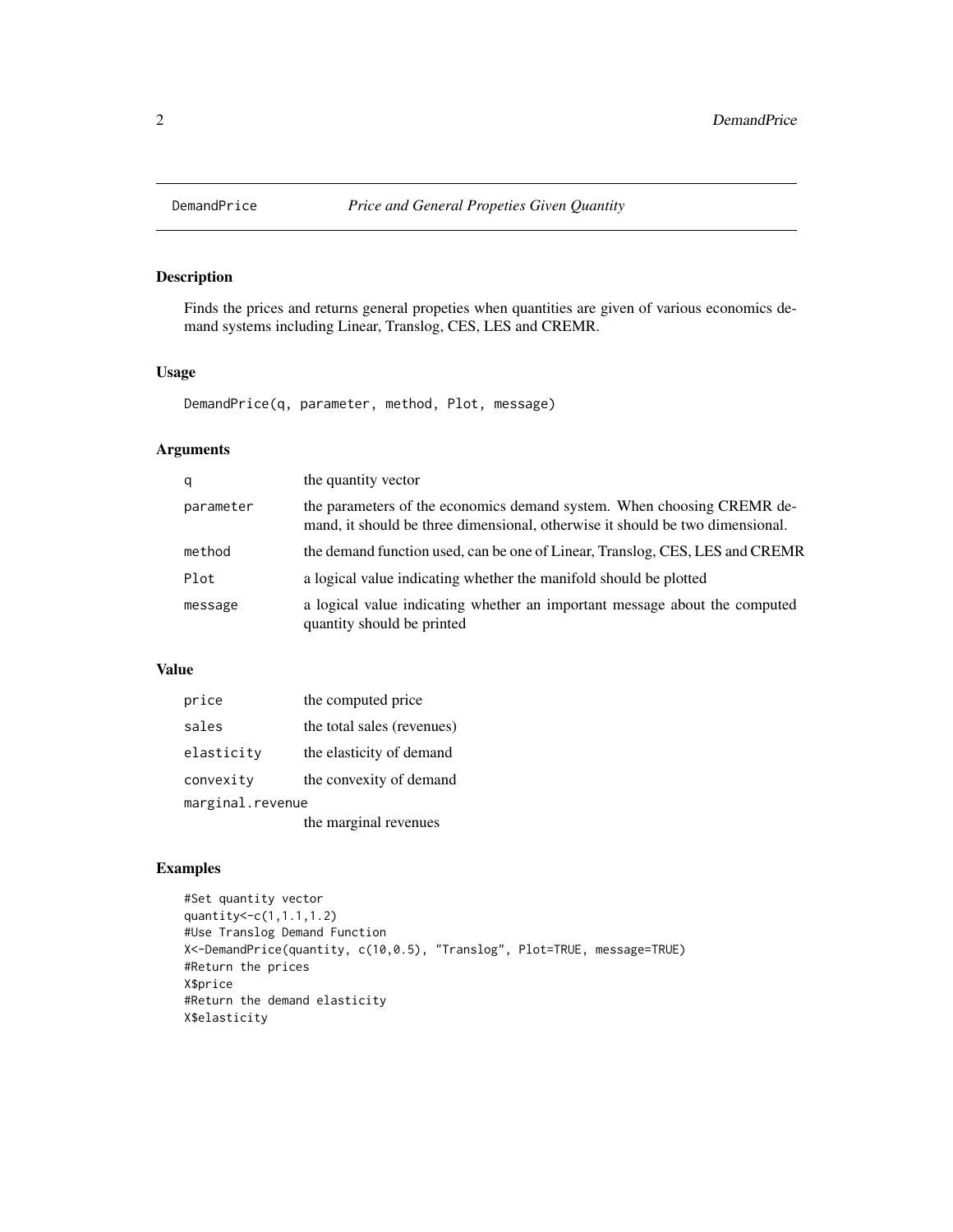<span id="page-2-0"></span>

#### Description

Finds the quantities (outputs) and returns general propeties when prices are given of various economics demand systems including Linear, Translog, CES, LES and CREMR.

#### Usage

DemandQuantity(p, parameter, method, Plot, message)

#### Arguments

| p         | the price vector                                                                                                                                        |
|-----------|---------------------------------------------------------------------------------------------------------------------------------------------------------|
| parameter | the parameters of the economics demand system. When choosing CREMR de-<br>mand, it should be three dimensional, otherwise it should be two dimensional. |
| method    | the demand function used, can be one of Linear, Translog, CES, LES and CREMR                                                                            |
| Plot      | a logical value indicating whether the manifold should be plotted                                                                                       |
| message   | a logical value indicating whether an important message about the computed<br>quantity should be printed                                                |

#### Value

| quantity         | the computed quantity      |  |
|------------------|----------------------------|--|
| sales            | the total sales (revenues) |  |
| elasticity       | the elasticity of demand   |  |
| convexity        | the convexity of demand    |  |
| marginal.revenue |                            |  |
|                  | the marginal revenues      |  |

#### Examples

```
#Set price vector
price<-c(1,1.1,1.2)
#Use Linear Demand Function
X<-DemandQuantity(price,c(10,0.5), "Linear", Plot=TRUE, message=TRUE)
#Return the quantities
X$quantity
#Return the marginal revenues
X$marginal.revenue
```